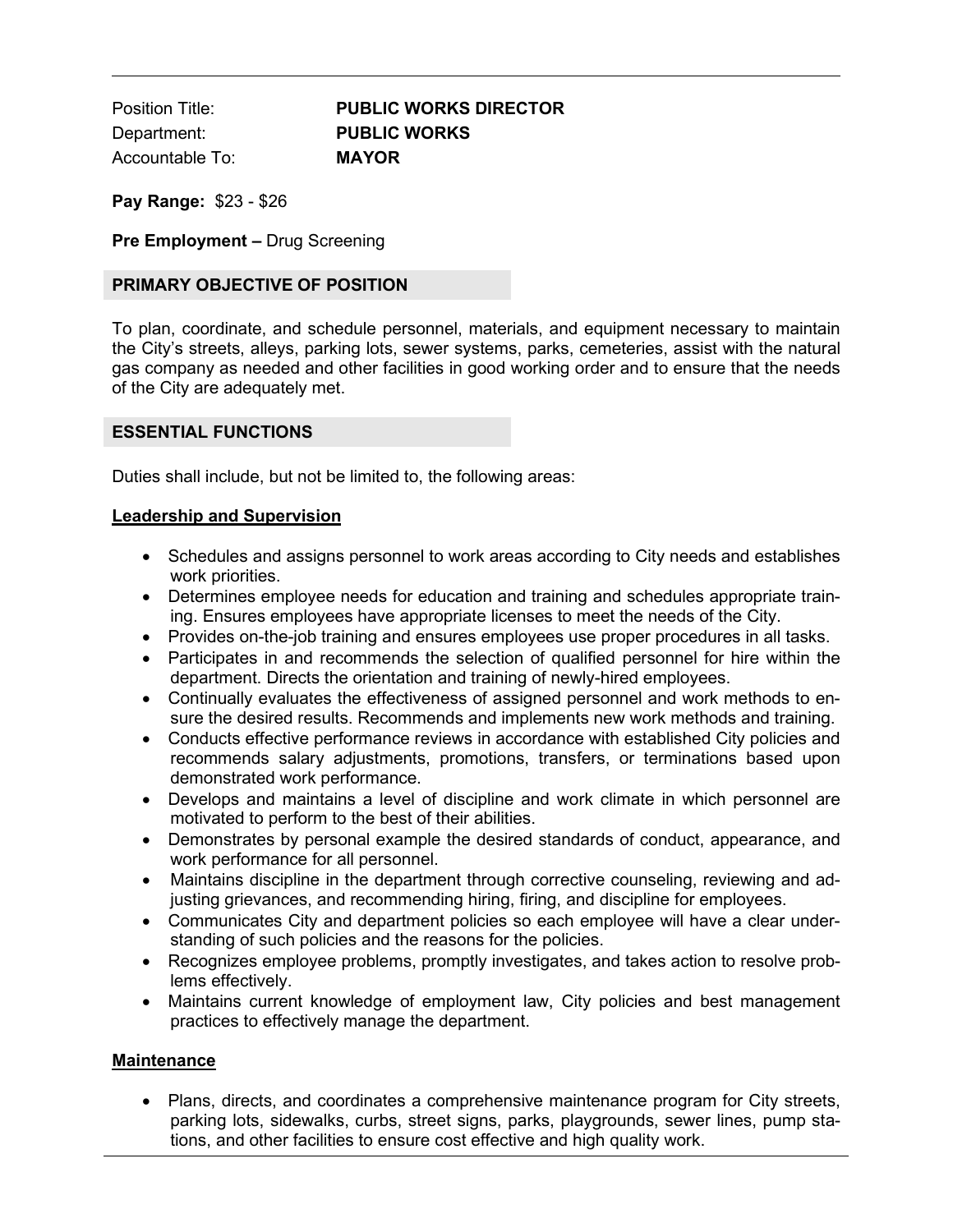## **Maintenance Continued**

- Involves supervisory personnel in planning and the daily implementation of work programs.
- Anticipates seasonal maintenance needs for plowing and other services and plans for availability of equipment, personnel, and materials.
- Maintains accurate records relating to the repair and maintenance of streets, sewer lines, lift stations, and other systems and equipment.
- Reviews maintenance records and existing procedures to ensure cost-effective operation.
- Maintains training, education, and licenses to effectively serve as the department director.
- Responds to service requests and complaints of citizens in a pleasant and tactful manner and resolves problems in a way which maintains respect for City government and ensures all department employees are trained in proper public conduct.
- Ensures response to emergency service calls on a 24-hour a day basis.
- Go through training and become qualified to and assist Goodhue Gas with service installs, repairs, and maintenance on Natural Gas pipelines and equipment, also be on the gas call emergency 24/7 rotation.

## **Budget/Planning**

- Develops operating and capital budgets for all areas of responsibility.
- Provides supporting data to justify major items in budget.
- Approves all department expenditures and ensures conformance with the budget.
- Establishes and recommends goals for the department to ensure conformance with Council directives and established policies
- Participates with the Mayor and the other City officials in determining overall policy and direction for the City.
- Establishes priority for short-range and long-range projects and coordinates implementation as may be required.

### **Inspections/Safety**

- Implements the safety program in the department and ensures compliance with applicable rules and regulations
- Maintains a schedule of inspections to ensure maintenance of streets, parking lots, pump stations, sewer lines, parks, airport, and other public facilities to ensure they are in safe working order.
- Ensures subordinates are trained in safety procedures.

# **Equipment**

- Prepares specifications for new equipment and directs the repair and maintenance of all equipment to keep it in good working order.
- Determines equipment needs of the department and makes recommendations for capital purchases.